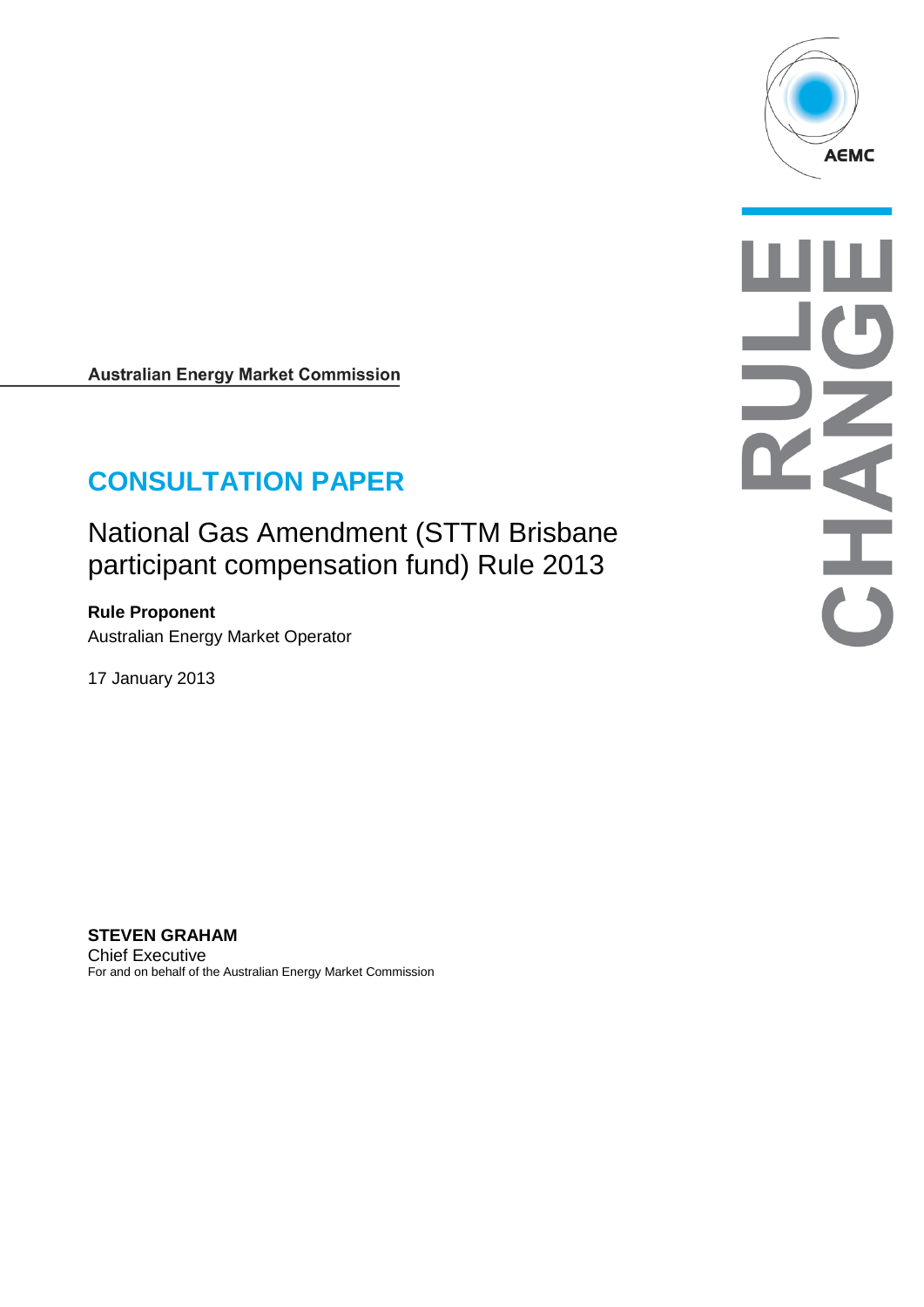#### **Inquiries**

Australian Energy Market Commission PO Box A2449 Sydney South NSW 1235

**E**: aemc@aemc.gov.au **T**: (02) 8296 7800 **F**: (02) 8296 7899

Reference: GRC0018

#### **Citation**

AEMC 2013, STTM Brisbane participant compensation fund, Consultation Paper, 17 January 2013, Sydney

#### **About the AEMC**

The Council of Australian Governments (COAG), through its then Ministerial Council on Energy (MCE), established the Australian Energy Market Commission (AEMC) in July 2005. In June 2011, COAG established the Standing Council on Energy and Resources (SCER) to replace the MCE. The AEMC has two main functions. We make and amend the national electricity, gas and energy retail rules, and we conduct independent reviews of the energy markets for the SCER.

This work is copyright. The Copyright Act 1968 permits fair dealing for study, research, news reporting, criticism and review. Selected passages, tables or diagrams may be reproduced for such purposes provided acknowledgement of the source is included.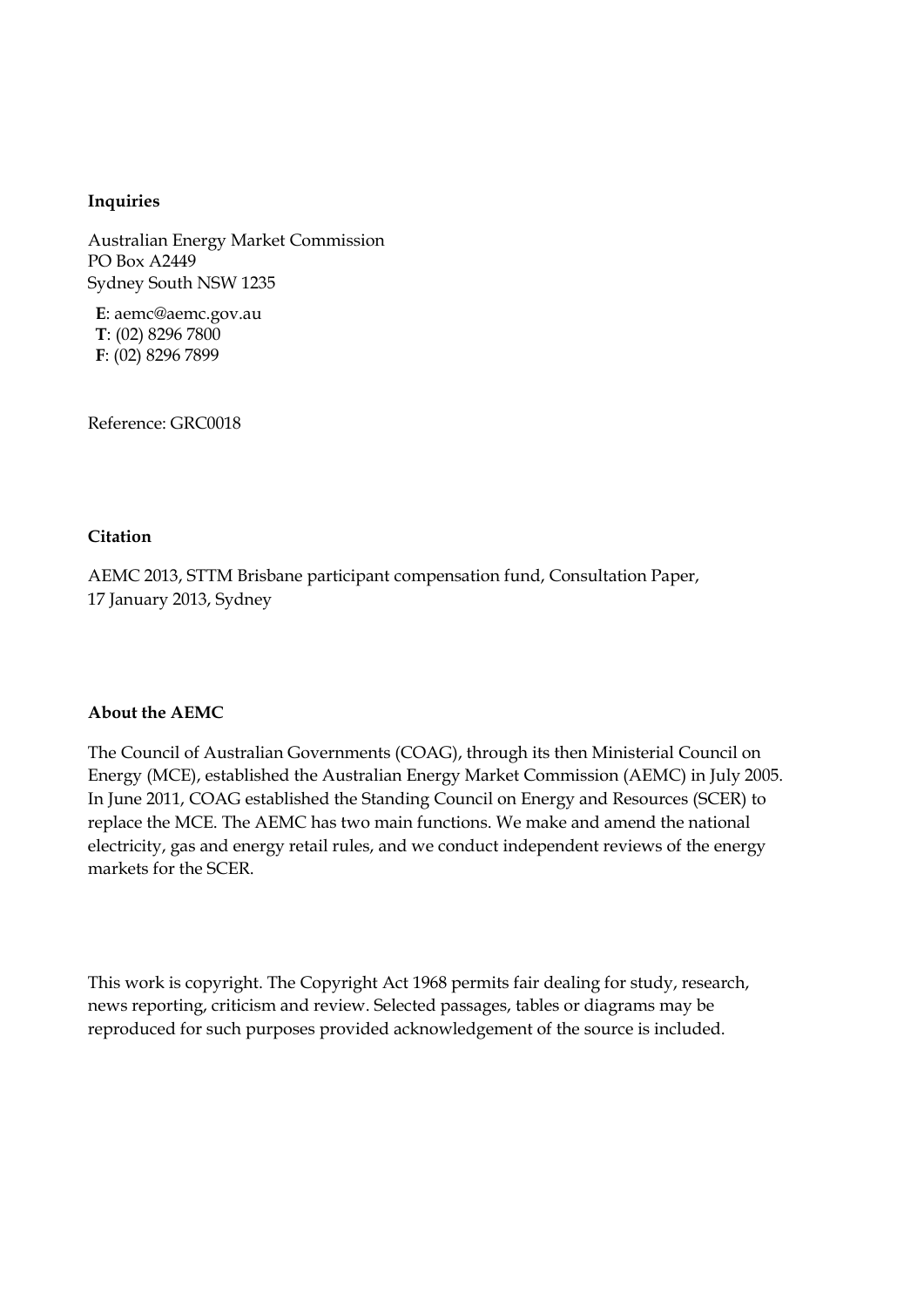# **Contents**

| $\mathbf{1}$            |     |                                                                     |  |
|-------------------------|-----|---------------------------------------------------------------------|--|
|                         | 1.1 |                                                                     |  |
| $\mathbf{2}$            |     |                                                                     |  |
|                         | 2.1 |                                                                     |  |
|                         | 2.2 |                                                                     |  |
| 3                       |     |                                                                     |  |
|                         | 3.1 |                                                                     |  |
|                         | 3.2 |                                                                     |  |
| $\overline{\mathbf{4}}$ |     |                                                                     |  |
|                         |     |                                                                     |  |
| 5                       |     |                                                                     |  |
|                         | 5.1 |                                                                     |  |
|                         | 5.2 |                                                                     |  |
| 6                       |     | Commencement of the rule change process and lodging a submission 12 |  |
|                         | 6.1 |                                                                     |  |
|                         | 6.2 |                                                                     |  |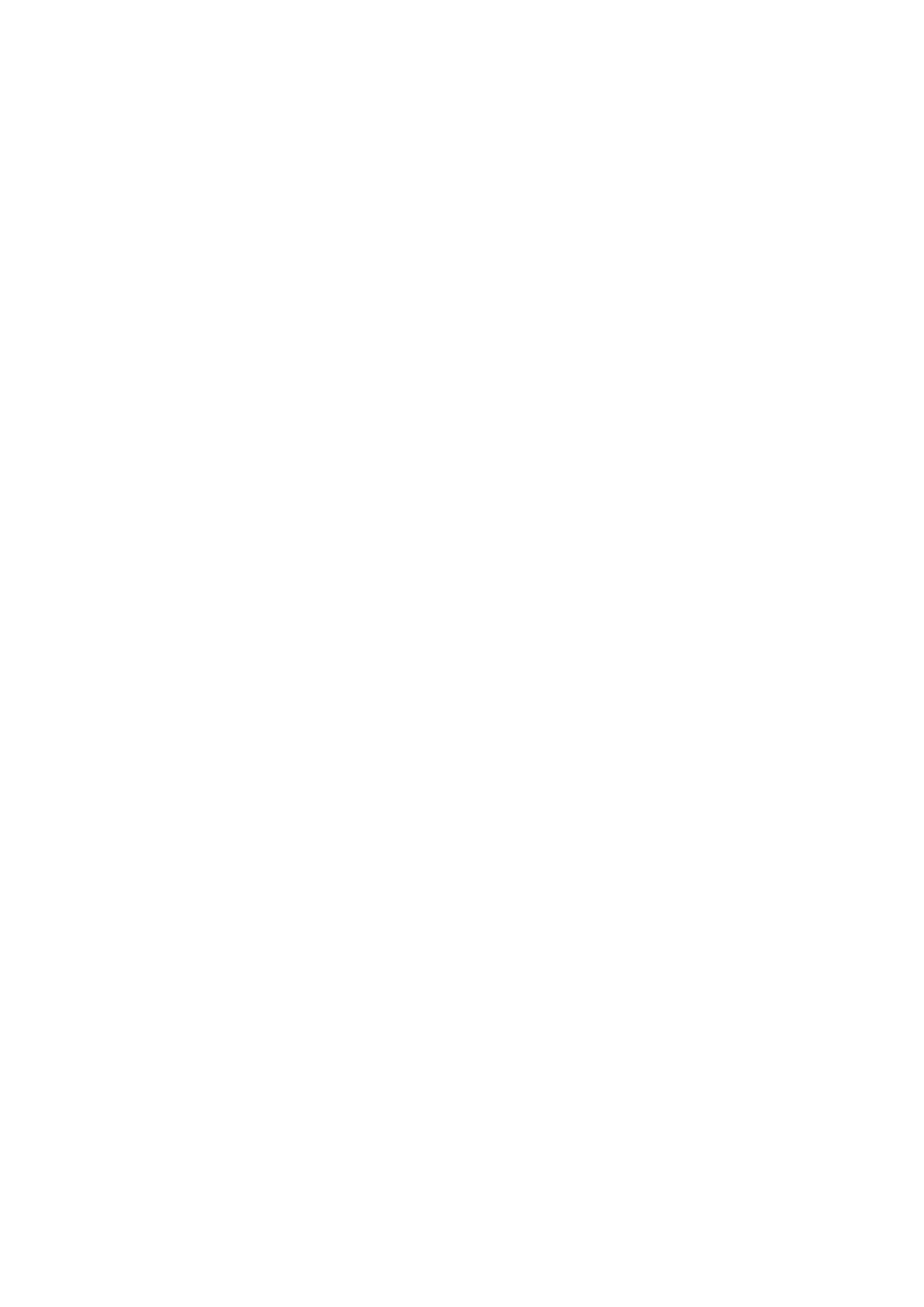### <span id="page-4-0"></span>**1 Introduction**

On 10 August 2012, the Australian Energy Market Operator (AEMO or the proponent) submitted a rule change request to the Australian Energy Market Commission (AEMC or Commission). The rule change request proposes to amend a provision in the National Gas Rules (NGR) relating to an operational aspect of the short term trading market (STTM). Specifically, the request relates to the dollar amount specified for the Brisbane hub participant compensation fund (PCF).

This consultation paper has been prepared by the staff of the AEMC to facilitate public consultation on the rule change request and does not necessarily represent the views of the AEMC or any individual Commissioner of the AEMC.

This paper:

- sets out a summary of, and a background to, the STTM Brisbane participant compensation fund rule change request proposed by the proponent;
- identifies a number of questions and issues to facilitate the consultation on this rule change request; and
- outlines the process for making submissions.

#### <span id="page-4-1"></span>**1.1 Request for expedited process**

The proponent requests that the rule change request be assessed under the expedited process as set out in s. 304 of the National Gas Law (NGL), as it is perceived to be non-controversial. The NGL defines a non-controversial rule as:[1](#page-4-2)

"... a Rule that is unlikely to have a significant effect on a market for gas or the regulation of pipeline services."

The proponent considers that the rule change request will not have a significant effect on the market for gas and will have no effect on the regulation of pipeline services. Specifically, the rule change will not cause a significant distortion to the gas market, will not have a significant financial impact on trading participants and will not alter the current regulatory burden on the gas market.<sup>[2](#page-4-3)</sup>

AEMO notes that stakeholders have been consulted through the STTM Consultative Forum on the proposed rule change and that no objections were raised to the proposed rule.[3](#page-4-4)

The Commission proposes to expedite the rule change request (subject to written requests from stakeholders not to do so) under s. 304 of the NGL. Under an expedited

<span id="page-4-2"></span><sup>1</sup> s. 290 of the NGL.

<span id="page-4-3"></span><sup>2</sup> AEMO, rule change request, 10 August 2012, pp3-4.

<span id="page-4-4"></span><sup>3</sup> AEMO, rule change request, 10 August 2012, p4.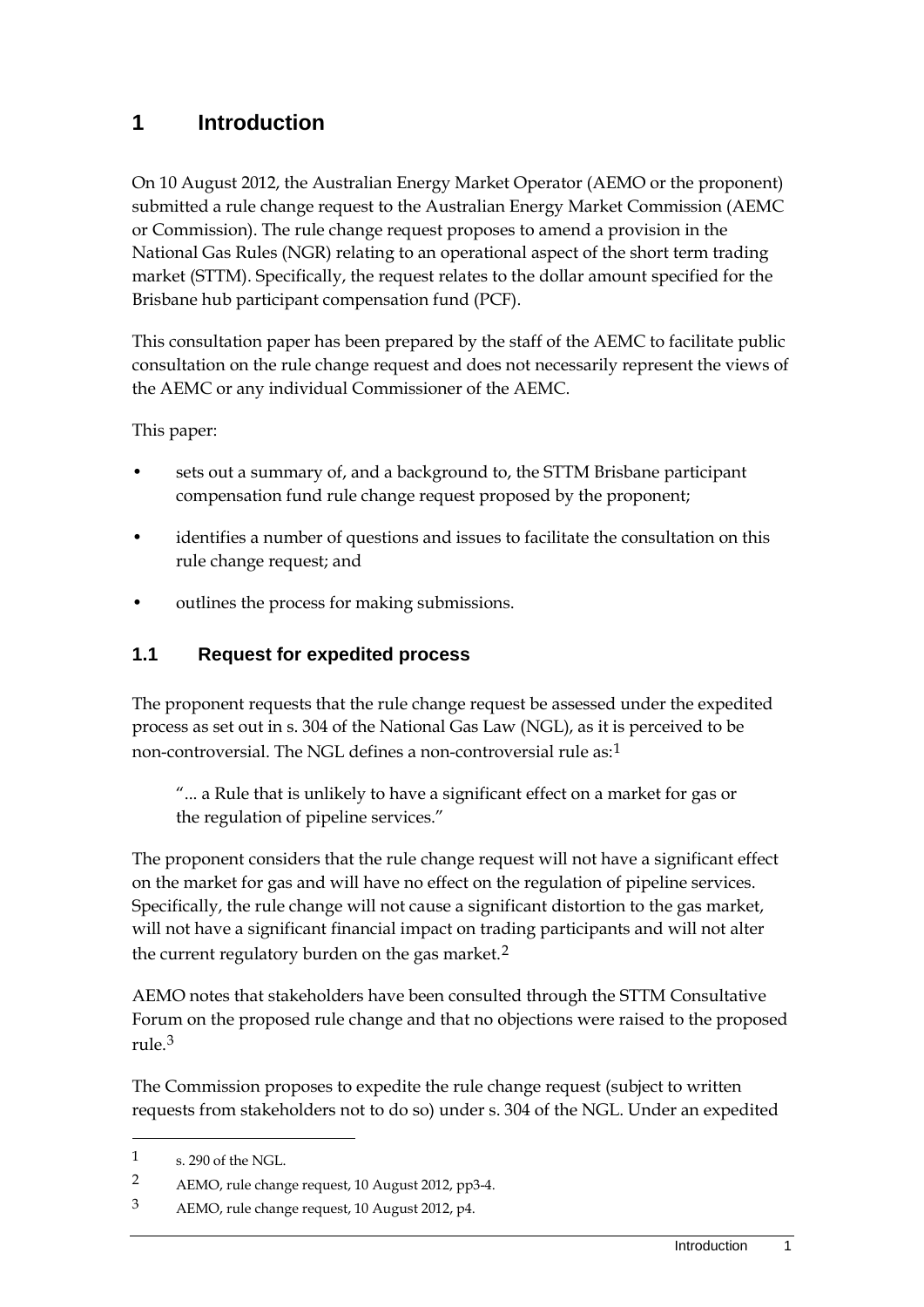process, no draft rule determination is published and the Commission has six weeks from the publication of the notice under s. 303 of the NGL to publish a final rule determination. The final rule determination is to be released on 28 February 2013.

Stakeholders have:

- until 31 January 2013 to lodge written requests not to make a rule under the expedited process in s. 304 of the NGL; and
- until 14 February 2013 to lodge written submissions on the rule change request.

More information on the expedited process and on lodging a submission is contained in Chapter 6 of this consultation paper.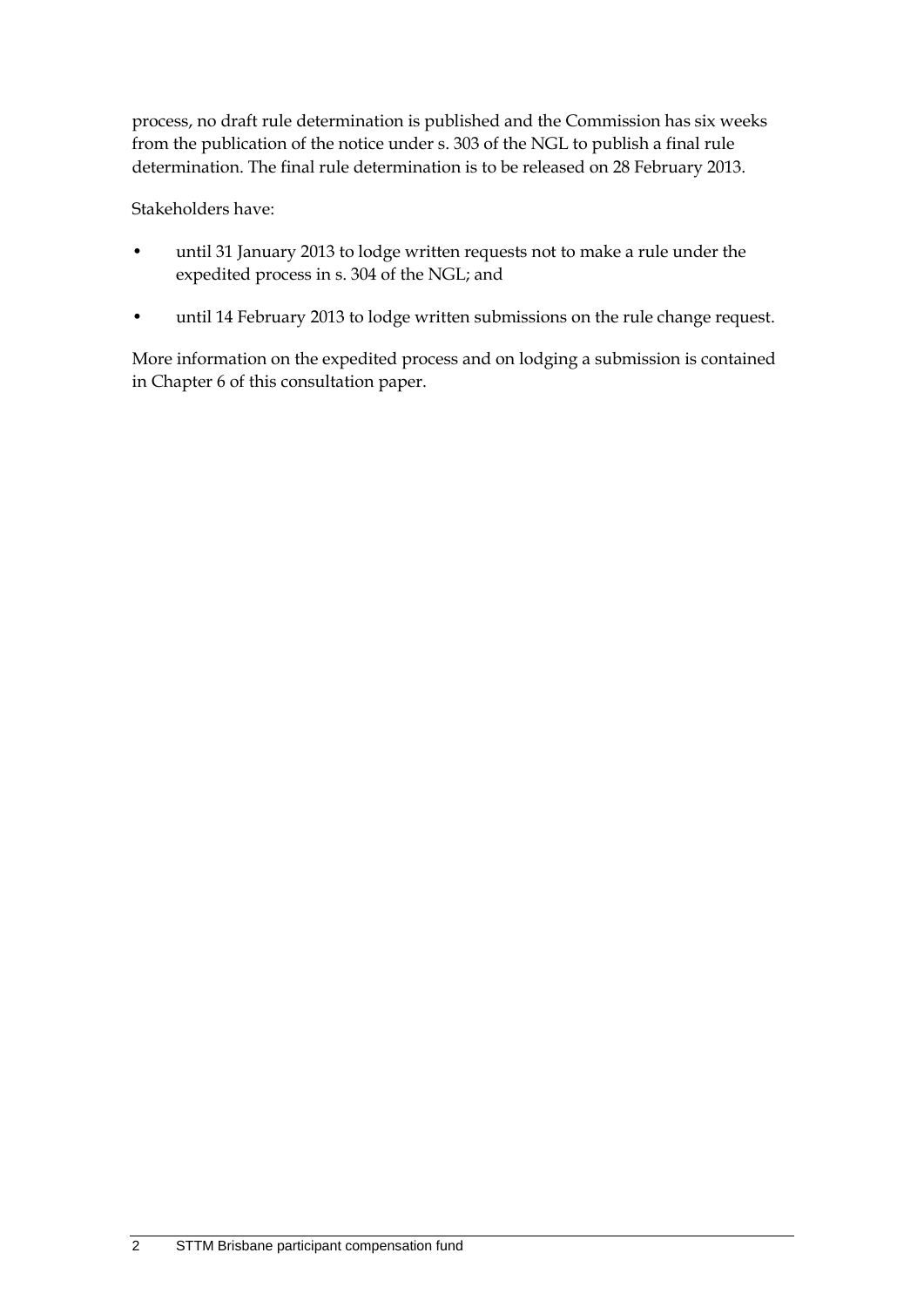### <span id="page-6-0"></span>**2 Background**

This chapter describes the relevant STTM operations that are affected by this rule change request and the role of the PCF.[4](#page-6-2)

### <span id="page-6-1"></span>**2.1 Overview of the STTM**

The STTM is a market for the trading of natural gas at the wholesale level, operating at defined hubs in Adelaide, Brisbane and Sydney. It provides participants with the opportunity to buy and sell gas in the open market, as an alternative for or in addition to existing long-term industry contracts. As a trading market, the STTM does not deal with the actual physical flow of gas. It only deals with financial transactions. The STTM is operated and administered by AEMO.

Essentially, gas is traded a day before it is scheduled to be flowed along the pipeline to be distributed to users (that is, it is a 'day ahead' market). The day before the gas is scheduled to flow (that is, the gas day) pipeline operators submit pipeline capacity information to AEMO, who publishes this data. STTM trading participants<sup>[5](#page-6-3)</sup> can then place bids to buy quantities of gas at the hub and STTM shippers can place offers to sell quantities of gas to the hub.

On the basis of this information, via an automated process, AEMO then matches offers and bids, determines the (ex-ante) market price and draws up the market schedules for the flow of gas to and from the hub for the gas day. The ex-ante market price is the price that is applied to all gas that is allocated through the hub on the gas day.

The market schedule is published by AEMO ahead of the gas day so that shippers can use this information to nominate the quantity of gas they require from each pipeline operator (a process which occurs outside of the STTM). Pipeline operators then prepare pipeline schedules, which detail the quantities of gas that are scheduled to be flowed from each STTM facility.[6](#page-6-4)

On the gas day, pipeline operators deliver gas to the hub and users withdraw gas at the hub. However, the quantities delivered to or withdrawn from the hub generally will not match the ex-ante market schedule. The differences between quantities of gas allocated to shippers and users and the market schedule (known as deviations) are physically balanced by pipeline operators maintaining pressures at the distribution gates within agreed operating ranges. The STTM settles this balancing of gas under AEMO's market operator service (MOS) arrangements.

<span id="page-6-2"></span><sup>4</sup> Information in this chapter was generally derived from AEMO, *Industry Guide to the STTM*, December 2011, *Overview of the Short Term Trading Market (STTM)*, 2012 and rule change request, 10 August 2012.

<span id="page-6-3"></span><sup>5</sup> This term refers to either STTM shippers or STTM users (rule 364 of the NGR).

<span id="page-6-4"></span><sup>6</sup> A STTM term for a transmission pipeline, hub-connected storage facility or hub-connected production facility (rule 364 of the NGR).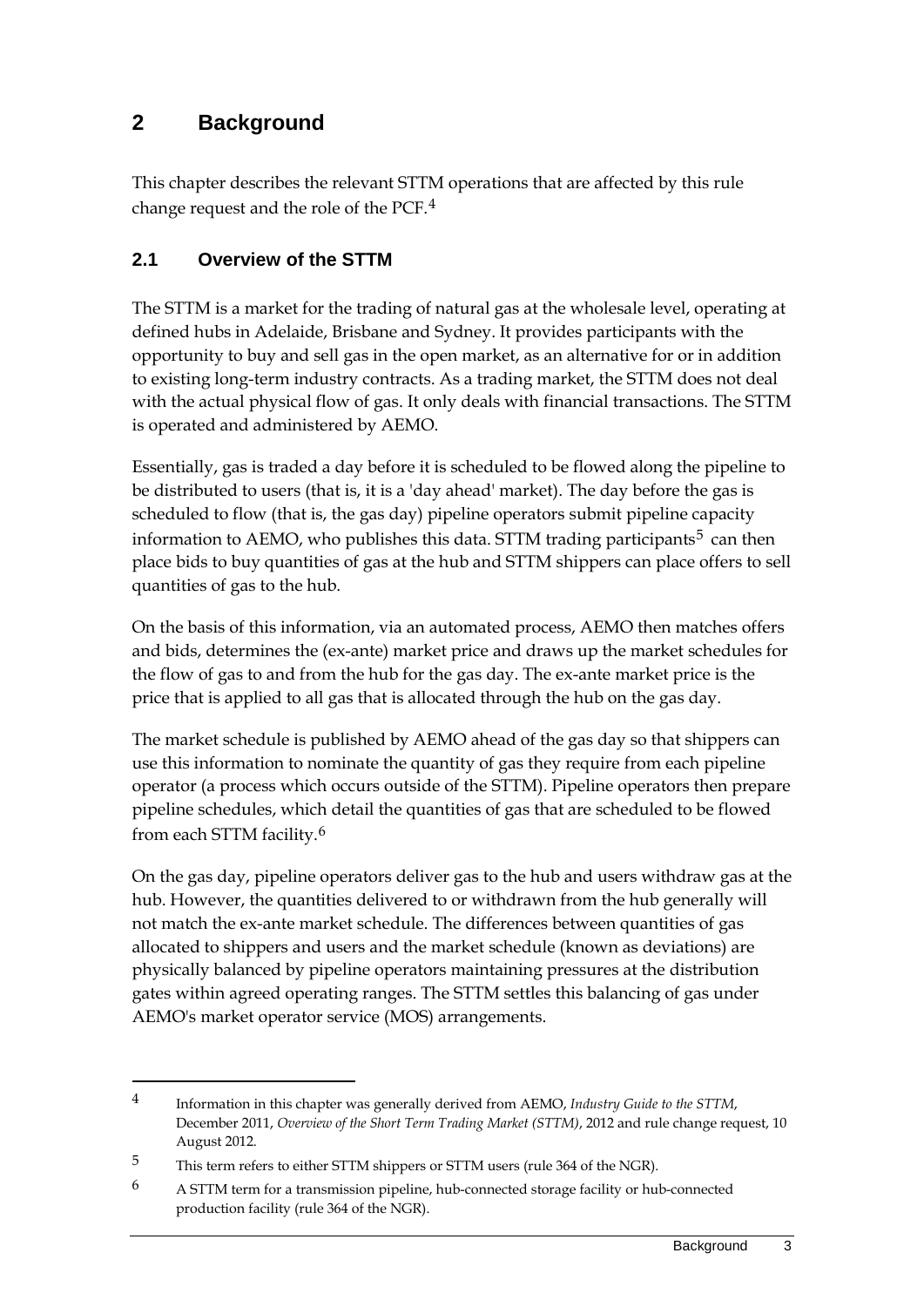If normal STTM mechanisms are unlikely to achieve this balance, AEMO can call on contingency gas to safeguard the continuity of supply. Contingency gas arrangements may involve increasing supply and reducing demand in an under-supply situation, or reducing supply and increasing demand in an over-supply situation. In such circumstances, AEMO schedules gas from trading participants who have submitted bids and offers for contingency gas on that gas day by merit order (in the order of increasing price for offers in an under-supply situation and of decreasing price for bids in an over-supply situation).

### <span id="page-7-0"></span>**2.2 PCF**

If AEMO makes an error in scheduling (either in the ex-ante market or for contingency gas) which results in a trading participant being scheduled out of merit order, then the trading participant is entitled to be compensated for losses incurred. The participant is only entitled to compensation for direct losses and not for opportunity costs. Compensation is paid out by AEMO from the PCF applicable to that hub and the total amount payable is capped by the balance of the PCF.

AEMO describes the PCF as a co-insurance scheme for trading participants. There are separate PCFs for each hub which are managed by AEMO. Trading participants fund the PCFs based on a fee per gigajoule (GJ) for gas withdrawn at each hub.<sup>[7](#page-7-1)</sup>

In 2009 prior to the commencement of the STTM, the Gas Market Leaders Group agreed to the establishment of two PCF accounts (one for the Sydney hub and the other for the Adelaide hub) with a total balance of \$1 million. This was allocated between the two hubs (\$670,000 for the Sydney hub and \$330,000 for the Adelaide hub). $8 \text{ In } 2010$  $8 \text{ In } 2010$ prior to the establishment of the STTM at Brisbane, the PCF for the Brisbane hub was set at \$100,000 which was based on forecast withdrawals of the distribution network connected users (that is, the Brisbane retail load).[9](#page-7-3)

The STTM Brisbane hub was initially designed to only include distribution network connected users. However in 2011, AEMO reviewed the application of the STTM to Brisbane prior to its commencement and identified the need to include transmission connected users for the provision of contingency gas. This, among other proposed rule changes related to the STTM Brisbane hub was the subject of a rule change request by AEMO to the AEMC.<sup>[10](#page-7-4)</sup> The AEMC decided to make these proposed rule changes in September 2011.[11](#page-7-5) The STTM Brisbane hub commenced operating in December 2011.

<span id="page-7-1"></span><sup>7</sup> AEMO, rule change request, 10 August 2012, p2.

<span id="page-7-2"></span><sup>8</sup> AEMO, rule change request, 10 August 2012, p10.

<span id="page-7-3"></span><sup>9</sup> AEMO, rule change request, 10 August 2012, p2.

<span id="page-7-4"></span><sup>10</sup> AEMO, rule change proposal – STTM: Brisbane hub, cover letter, 1 April 2011, p1.

<span id="page-7-5"></span><sup>11</sup> AEMC, *Final determination, National Gas Amendment (STTM Brisbane Hub) Rule 2011*, 15 September 2011.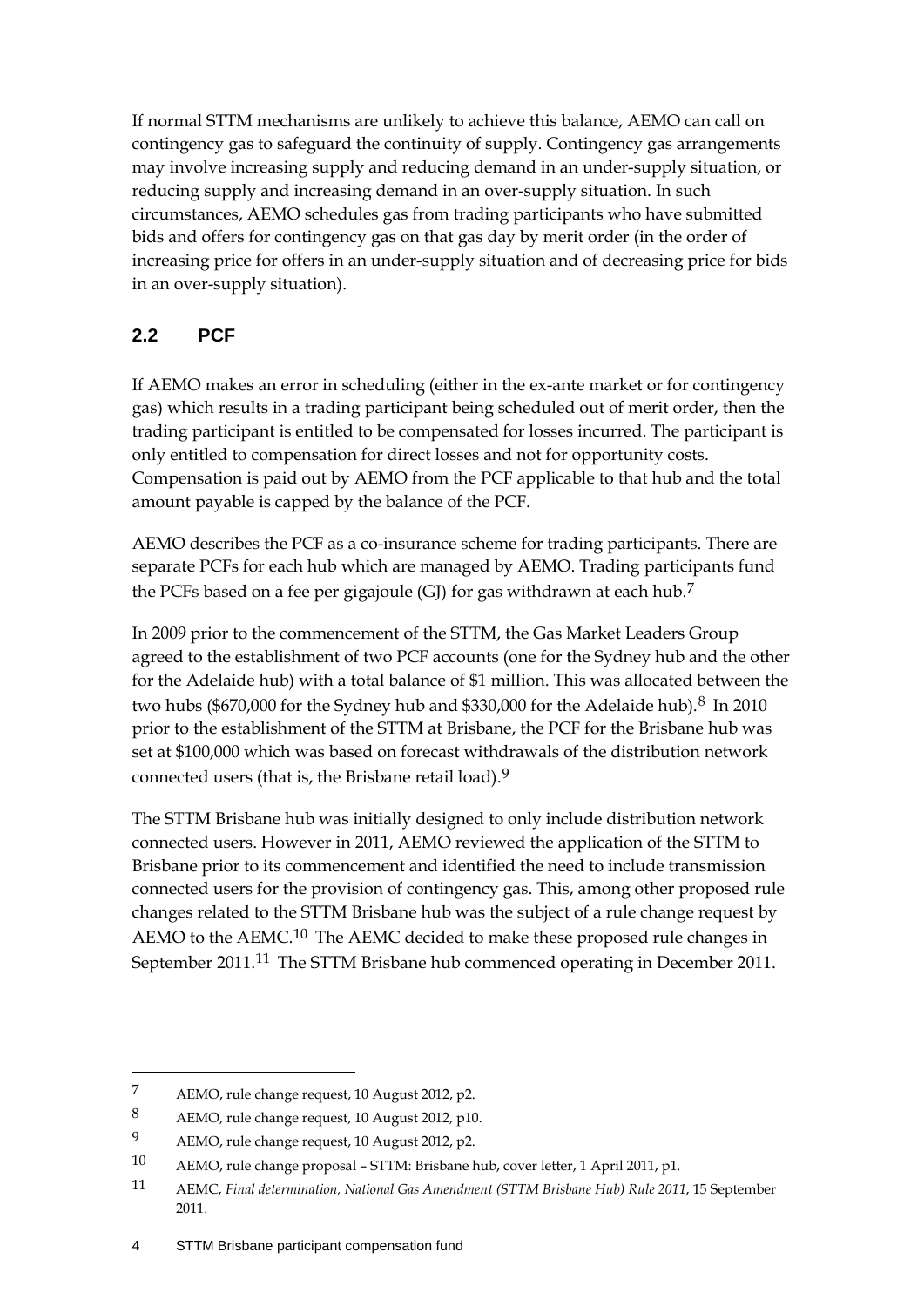## <span id="page-8-0"></span>**3 Details of the rule change request**

The rule change request proposes to:

- increase the maximum PCF amount for the Brisbane hub, from \$100,000 to \$450,000; and
- increase the maximum PCF amount for the Brisbane hub that can be recovered from participants in one year, from \$50,000 to \$225,000.

These proposed changes relate to rule 452(3)(b) and (a) of the NGR respectively.

The proponent has also requested that the AEMC assesses its rule change request on an expedited basis.

The proponent's rule change request includes a proposed rule, which is published on the AEMC's website.[12](#page-8-2)

#### <span id="page-8-1"></span>**3.1 Rationale for the rule change request**

In its rule change request, the proponent provides its rationale for the rule change. The key points raised in the request are summarised below:[13](#page-8-3)

- The current PCF for the Brisbane hub was based on the Brisbane retail market load. Demand at the Brisbane hub is much larger than was originally forecast when the PCF value was finalised in the NGR. This is because of the inclusion of transmission connected STTM users (that is, the large industrial users) in the hub. The transmission connected STTM users makeup roughly eighty per cent of the withdrawals at the Brisbane hub. AEMO argue that the current PCF funding level is approximately only twenty per cent of the appropriate size, based on total withdrawals.
- As the total gas withdrawals for all STTM users (that is, distribution connected and transmission connected users) are almost five times higher than originally forecast, then there is the potential for scheduling error costs to be greater than the amount covered by the PCF.
- The proposed increase in the maximum PCF amount for the Brisbane hub is based on a calculated proportion of the maximum PCF amount for the Sydney hub. Based on current forecast gas demand for 2012–2013 AEMO has estimated that the Brisbane STTM is approximately 68 per cent the size of the Sydney STTM. Given that the Sydney PCF is \$670,000 and adjusting for the size of gas demand, AEMO suggested that the Brisbane PCF should be \$454,075. AEMO has rounded this value to \$450,000.

<span id="page-8-2"></span><sup>12</sup> See www.aemc.gov.au

<span id="page-8-3"></span><sup>13</sup> AEMO, rule change request, 10 August 2012, pp1-6.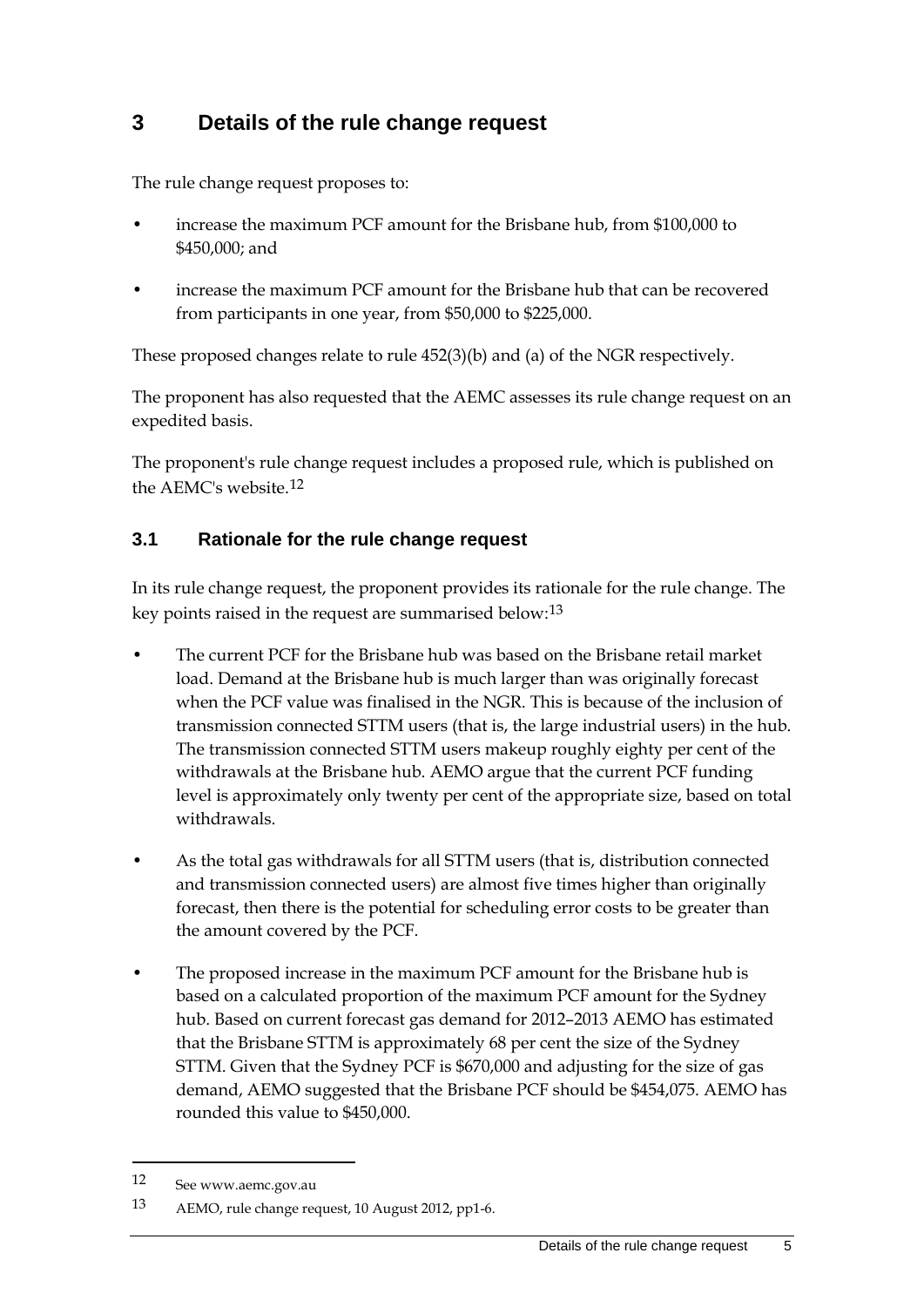- The proposed increase in the maximum amount that can be recovered from participants in one year is based on the requirement under rule 452 of the NGR that it be half the maximum size of the PCF. This means that by increasing the Brisbane PCF amount to \$450,000 requires that the maximum amount that can be recovered in one year be increased to \$225,000 as proposed.
- As the PCF fee is applied by AEMO on a financial year basis, it is appropriate for the rule change to be applied from 1 July of a financial year. AEMO has proposed that the PCF rule change be applied from 1 July 2013. AEMO has requested that the rule change be finalised by March 2013 in order that it has sufficient time to finalise the PCF fee and inform trading participants before it is applied.

The proponent considers that the proposed rule change will contribute to the national gas objective (NGO) as it ensures trading participants have at least the same level of scheduling error risk mitigation in the Brisbane hub as they do in the Sydney and Adelaide hubs. AEMO argue this will ensure that each STTM hub operates efficiently and without distortion.[14](#page-9-1)

Also, the proponent considers that the proposed rule change will only affect existing and intending STTM shippers and users in Brisbane and that it will provide the following benefits:[15](#page-9-2)

- it provides a reduction in the risk of scheduling error losses for trading participants as the PCF is sufficiently funded for the reasonable costs of a scheduling error at the Brisbane hub; and
- it ensures consistency in the level of risk reduction for the Brisbane, Sydney and Adelaide hubs in regards to a scheduling error through the PCF.

The only cost that the proponent has identified with its proposed rule change is that trading participants in the Brisbane hub would receive an additional charge until the new PCF is fully funded. This it considers is a trade-off for trading participants between the shared cost of co-insurance and the benefit of risk reduction.<sup>[16](#page-9-3)</sup> It is expected that the PCF will be fully funded after the initial two years of top up payments.

### <span id="page-9-0"></span>**3.2 Consideration as a non-controversial rule change**

The proponent has requested that this rule change request be considered a non-controversial rule under s. 304 of the NGL. A non-controversial rule is defined in s. 290 of the NGL as:

"...a Rule that is unlikely to have a significant effect on a market for gas or the regulation of pipeline services."

<span id="page-9-1"></span><sup>14</sup> AEMO, rule change request, 10 August 2012, p6.

<span id="page-9-2"></span><sup>15</sup> AEMO, rule change request, 10 August 2012, p7.

<span id="page-9-3"></span><sup>16</sup> AEMO, rule change request, 10 August 2012, p7.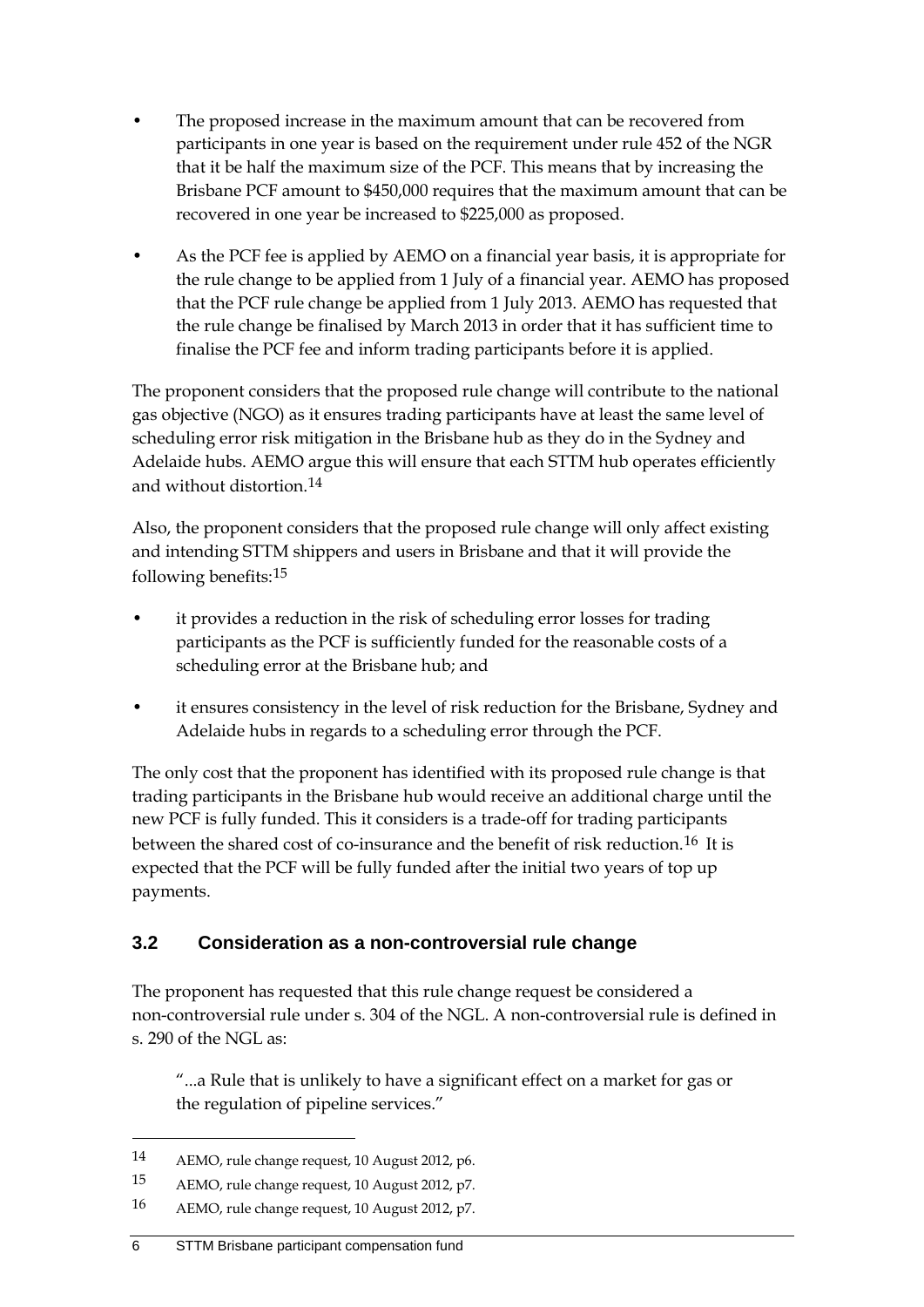The proponent has considered the requirements of 'significant effect on a market for gas or the regulation of pipeline services' to mean:[17](#page-10-0)

1. *Does the rule change have an effect on the market for gas?*

AEMO considers that the proposed rule change will have an effect on the market for gas. Therefore, it has to demonstrate whether this effect is significant. To do this, AEMO considered the following questions:

(a) *Does the rule change cause a significant distortion to the gas market?*

AEMO considers that an increase in the PCF is not expected to have a significant effect on the Brisbane STTM market for gas as it impacts all trading participants in proportion to their withdrawals through the PCF fee. Therefore, the change in the PCF is unlikely to alter the market incentives and the behaviour of participants. AEMO concludes that the proposed rule change which results in an increase in the PCF fee will not distort the activities of any particular segment of the market as all participants are treated equally.

(b) *Does the rule change have a significant financial impact on the gas market?*

AEMO considers that the PCF fee will not have a significant financial impact on the trading participants to whom it will be applied. AEMO estimates that based on current demand forecasts, the PCF fee in the first financial year following the rule change will be \$0.0039 GJ and for the second financial year \$0.0022 GJ. This represents 0.09 per cent of the current rolling average peak gas price (\$4.37 GJ) for the first financial year and 0.05 per cent in the second financial year.

AEMO acknowledges the cost of the PCF is incurred as an operator expense of the trading participant, but does not consider that this cost on a GJ basis is material or significant.

(c) *Does the rule change have a significant regulatory burden on the gas market?*

AEMO considers that the proposed rule change does not alter the current regulatory burden on the gas market or participants. However, AEMO does acknowledge that the proposed rule change will alter the quantum of the PCF and the amount recovered from participants until the funding level is reached.

2. *Does the rule change effect the regulation of pipeline services?*

AEMO considers that the proposed rule change will have no effect on the regulation of pipeline services as the regulatory framework is not being altered. In addition, AEMO notes that the PCF fee is paid by trading participants and not

<span id="page-10-0"></span><sup>17</sup> AEMO, rule change request, 10 August 2012, pp3-4.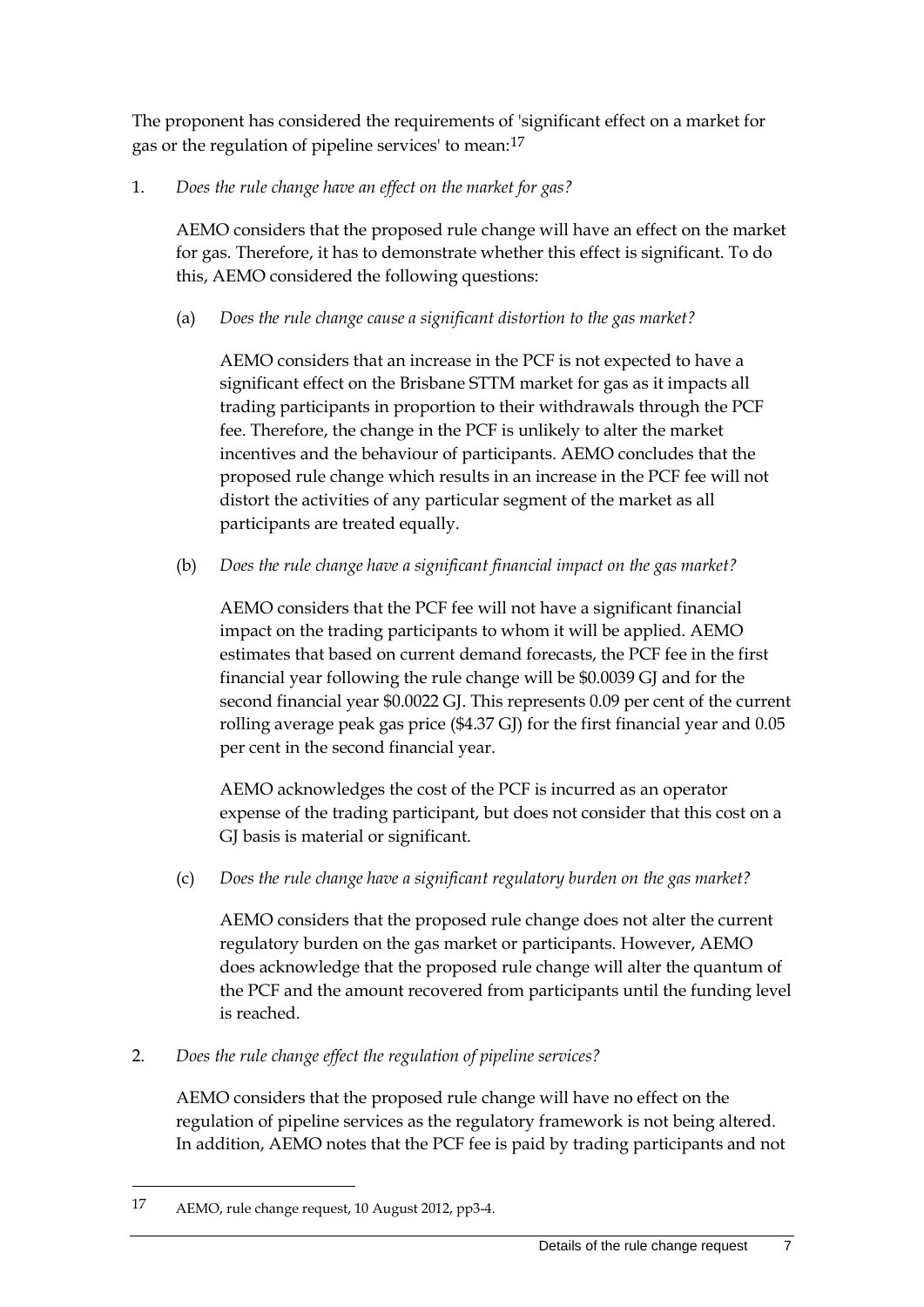by the pipeline operators. Therefore, AEMO concludes that there will be no significant effect on the regulation of pipeline services.

The Commission considers that the proponent's request is reasonable and it is therefore prepared to commence the process on an expedited basis in accordance with s. 304 of the NGL. The expedited process will be subject to objections received.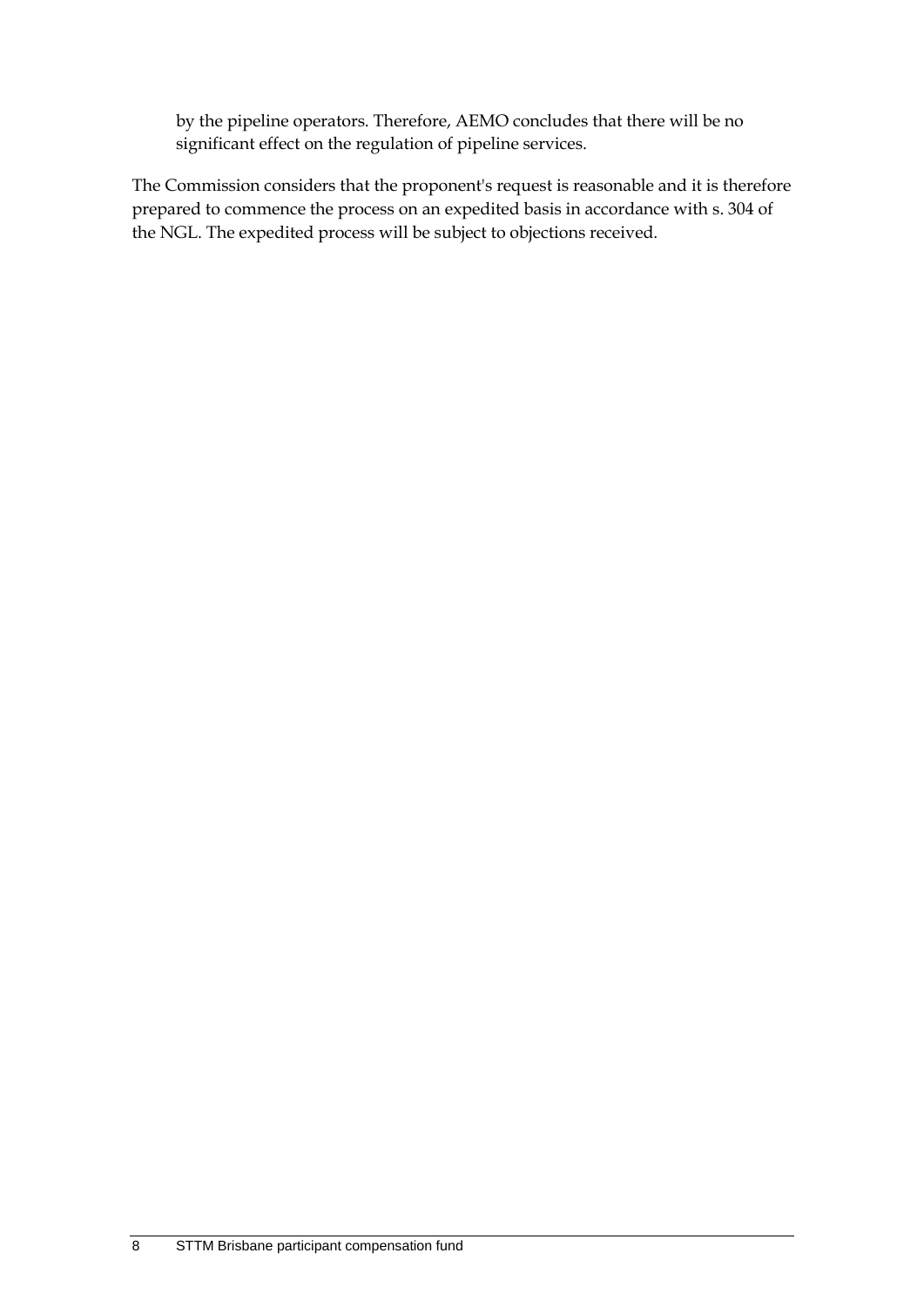### <span id="page-12-0"></span>**4 Assessment framework**

The Commission's assessment of this rule change request must consider whether the proposed rule promotes the NGO as set out under s. 23 of the NGL:

"The objective of this Law is to promote efficient investment in, and efficient operation and use of, natural gas services for the long term interests of consumers of natural gas with respect to price, quality, safety, reliability and security of supply of natural gas."

In assessing the rule change request against the NGO, the Commission will consider:

- the effect of the rule change request on efficiency in the operation and use of gas services in the STTM Brisbane hub;
- the effect of the rule change request on efficiency in administering the STTM Brisbane hub; and
- the effect of the rule change request on market outcomes and on the substantive rights, obligations or duties of participants in the STTM Brisbane hub.

The proposed rule will be assessed against the relevant counterfactual arrangements, which in this case are the existing provisions in the NGR.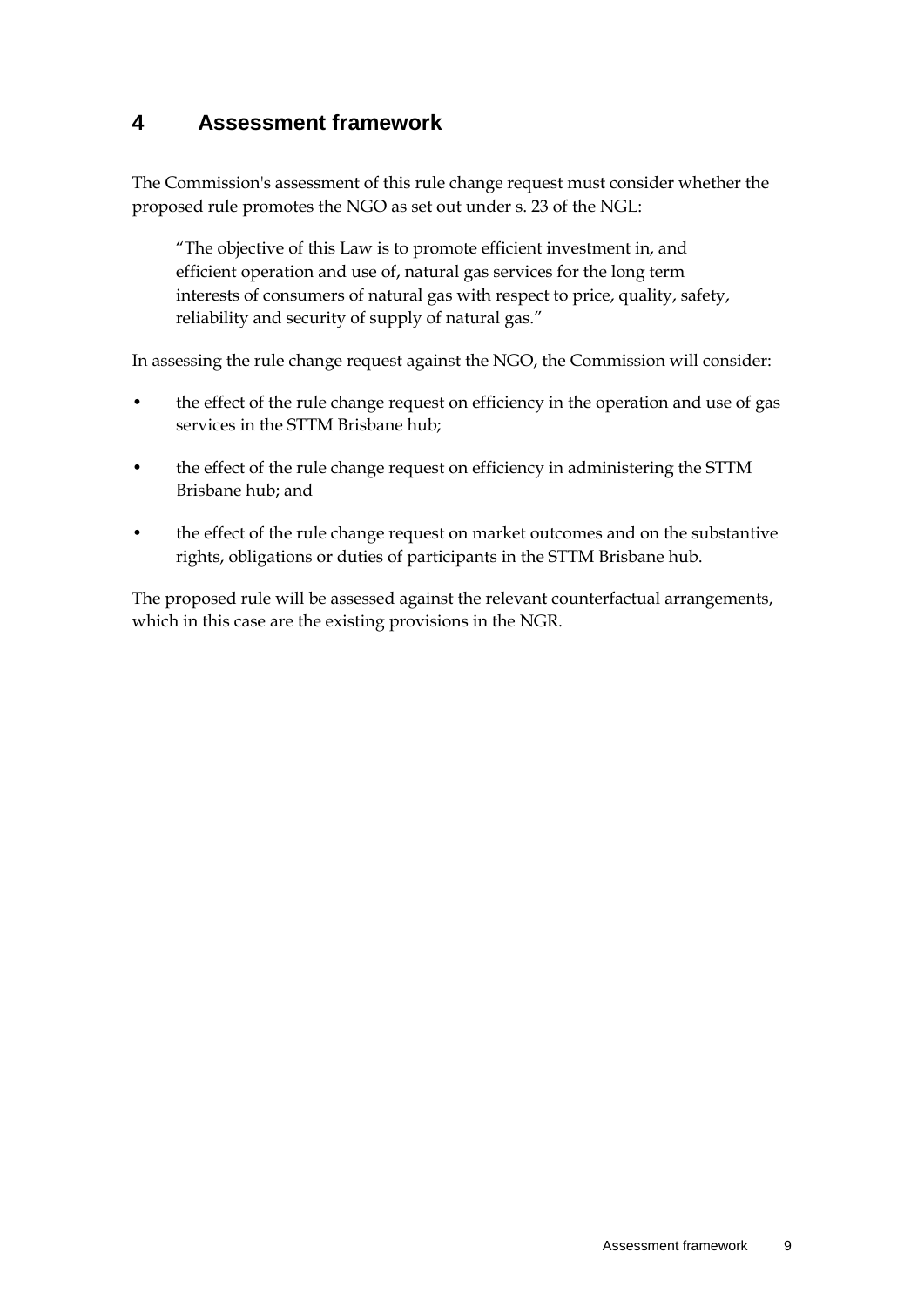# <span id="page-13-0"></span>**5 Issues for consultation**

Taking into consideration the assessment framework and potential requirements to implement the proposed rule, we have identified a number of issues for consultation that appear to be relevant to this rule change request.

These issues outlined below are provided for guidance. Stakeholders are encouraged to comment on these issues as well as any other aspect of the rule change request or this paper including the proposed framework as set out in Chapter 4 above.

### <span id="page-13-1"></span>**5.1 Trade-off between minimising risk and the cost of insurance**

According to the proponent, the PCF was established to provide trading participants in the STTM compensation for losses incurred resulting from scheduling errors. That is, to minimise the risk of incurring uncertain costs in the event of AEMO making a scheduling error, trading participants spread this risk among themselves by paying an insurance premium (the PCF fee) to a pooled fund (the PCF).[18](#page-13-2) It is from the PCF that funds are made available to compensate individual trading participants that have incurred direct losses resulting from a scheduling error event.

Therefore, trading participants face a trade-off between minimising the risk of incurring losses in the event of a scheduling error and the costs of insurance (that is, the appropriate amount of premium to be paid). An efficient outcome would be where all costs are revealed and there is an appropriate balance between the perceived size of risk and costs shared by all participants.

In its rule change request, AEMO has suggested that the size of the risk for trading participants incurring losses due to a scheduling error is greater than what the market expects and does not reflect an efficient outcome. This is because AEMO considers that the PCF amount is too small to cover this risk as it does not reflect the size of the Brisbane market.

Stakeholders may therefore wish to reflect on the trade-off between reducing the risk of scheduling error losses by being compensated from the PCF and the cost of insurance (that is, the appropriate level paid to fund the PCF).

#### **Question 1 Appropriateness of the proposed PCF amount**

- **(a) Is the PCF amount that is proposed for the Brisbane hub (that is, \$450,000) appropriate?**
- **(b) Does it reflect the desired trade-off between the size of the risk associated with scheduling error losses and the cost of insurance?**

<span id="page-13-2"></span><sup>18</sup> This is described as co-insurance where the risk is split or spread among multiple parties.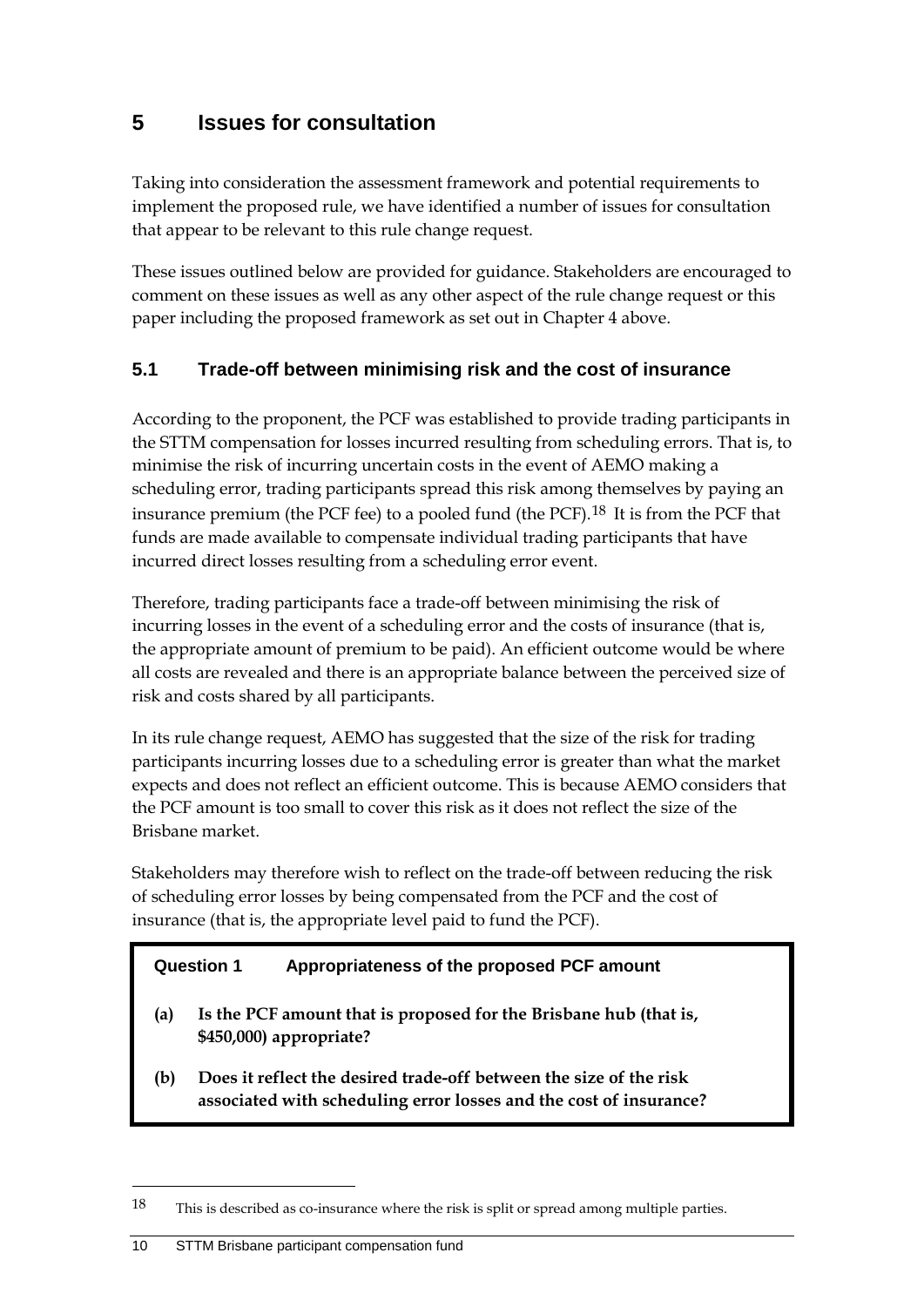### <span id="page-14-0"></span>**5.2 Other issues**

The proponent has identified several benefits to STTM shippers and users with regards to its proposed rule change. These are that it:

- will reduce the risk of scheduling error losses; and
- will ensure consistency in the level of risk between all STTM hubs with regards to scheduling error through the PCF.

The only cost identified by the proponent was that trading participants would receive an additional charge until the new PCF is fully funded.

#### **Question 2 Benefits and costs**

**Are there other benefits and costs associated with increasing the PCF amount which have not been identified by the proponent?**

The proponent has calculated its proposed Brisbane PCF amount by comparing the forecast demand for the Brisbane hub with that for the Sydney hub. It has used this as a basis to proportion the PCF amount from that which is allocated to the Sydney hub.

#### **Question 3 Calculating the PCF amount**

**Are there other methods for calculating the Brisbane PCF amount?**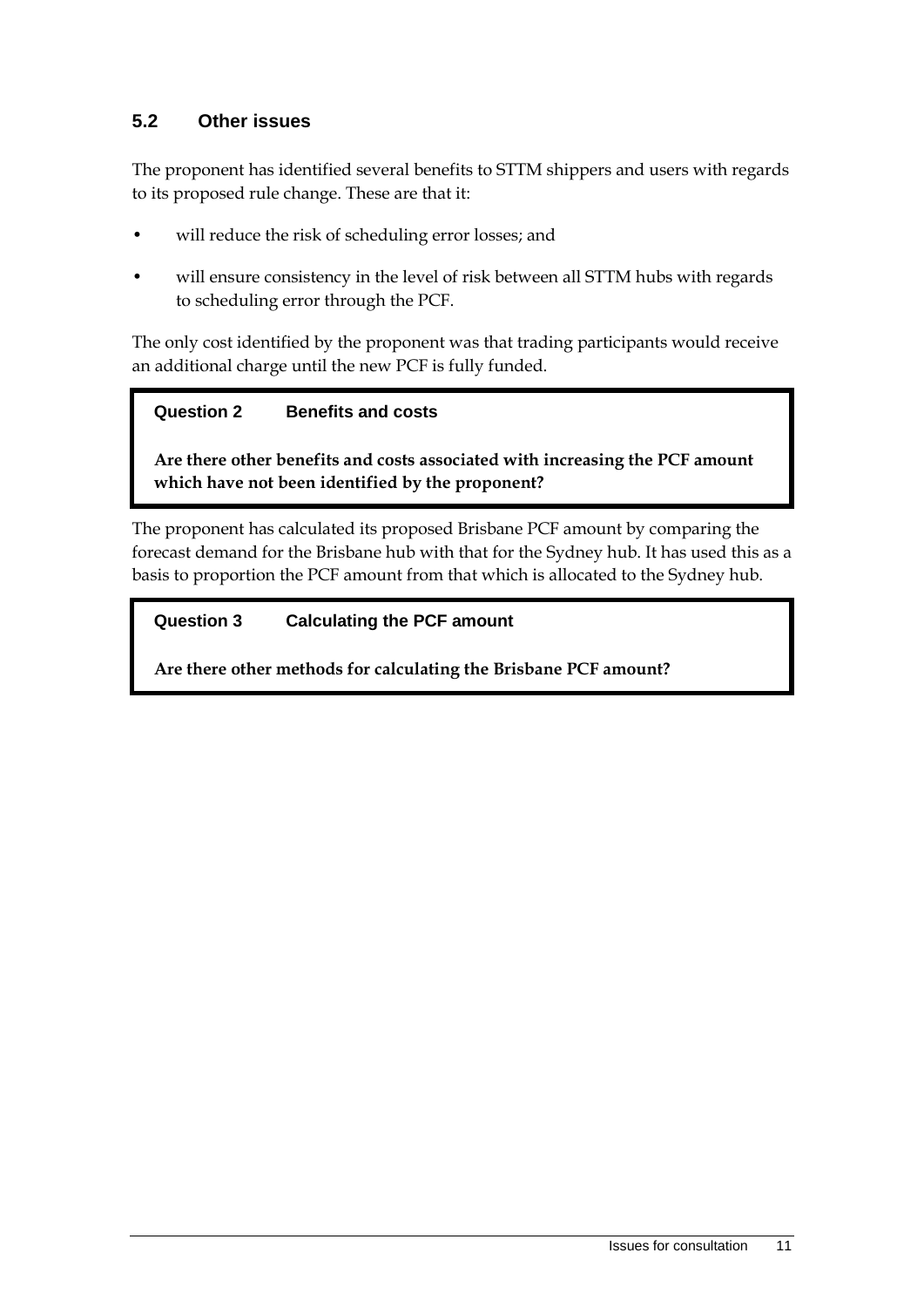### <span id="page-15-0"></span>**6 Commencement of the rule change process and lodging a submission**

The Commission has published a notice under ss. 303 and 304 of the NGL to assess this rule change request under an expedited rule making process.

The Commission is now accepting written requests not to make a rule under the expedited process, and inviting written submissions on this rule change request.

Written requests not to make a rule under the expedited process in s. 304 of the NGL must include reasons for the request, and must be lodged with the Commission by 31 January 2013, either online or by mail, in accordance with the requirements specified below.

Written submissions on the rule change request must be lodged with the Commission by 14 February 2013, either online or by mail, in accordance with the requirements specified below. Where practicable, submissions should be prepared in accordance with the Commission's Guidelines for making written submissions on rule change proposals.[19](#page-15-3) The Commission publishes all submissions on its website subject to a claim of confidentiality.

All enquiries on this project should be addressed to Trevor Johnston on (02) 8296 7800.

### <span id="page-15-1"></span>**6.1 Lodging a submission electronically**

Electronic submissions must be lodged online via the Commission's website, www.aemc.gov.au, using the "lodge a submission" function and selecting the project reference code "GRC0018". The submission must be on letterhead (if submitted on behalf of an organisation), signed and dated.

Upon receipt of the electronic submission, the Commission will issue a confirmation email. If this confirmation email is not received within 3 business days, it is the submitter's responsibility to ensure the submission has been delivered successfully.

### <span id="page-15-2"></span>**6.2 Lodging a submission by mail**

The submission must be on letterhead (if submitted on behalf of an organisation), signed and dated. The submission should be sent by mail to:

Australian Energy Market Commission PO Box A2449 Sydney South NSW 1235

Or by fax to (02) 8296 7899.

-

The envelope must be clearly marked with the project reference code: GRC0018.

<span id="page-15-3"></span><sup>19</sup> This guideline is available on the Commission's website.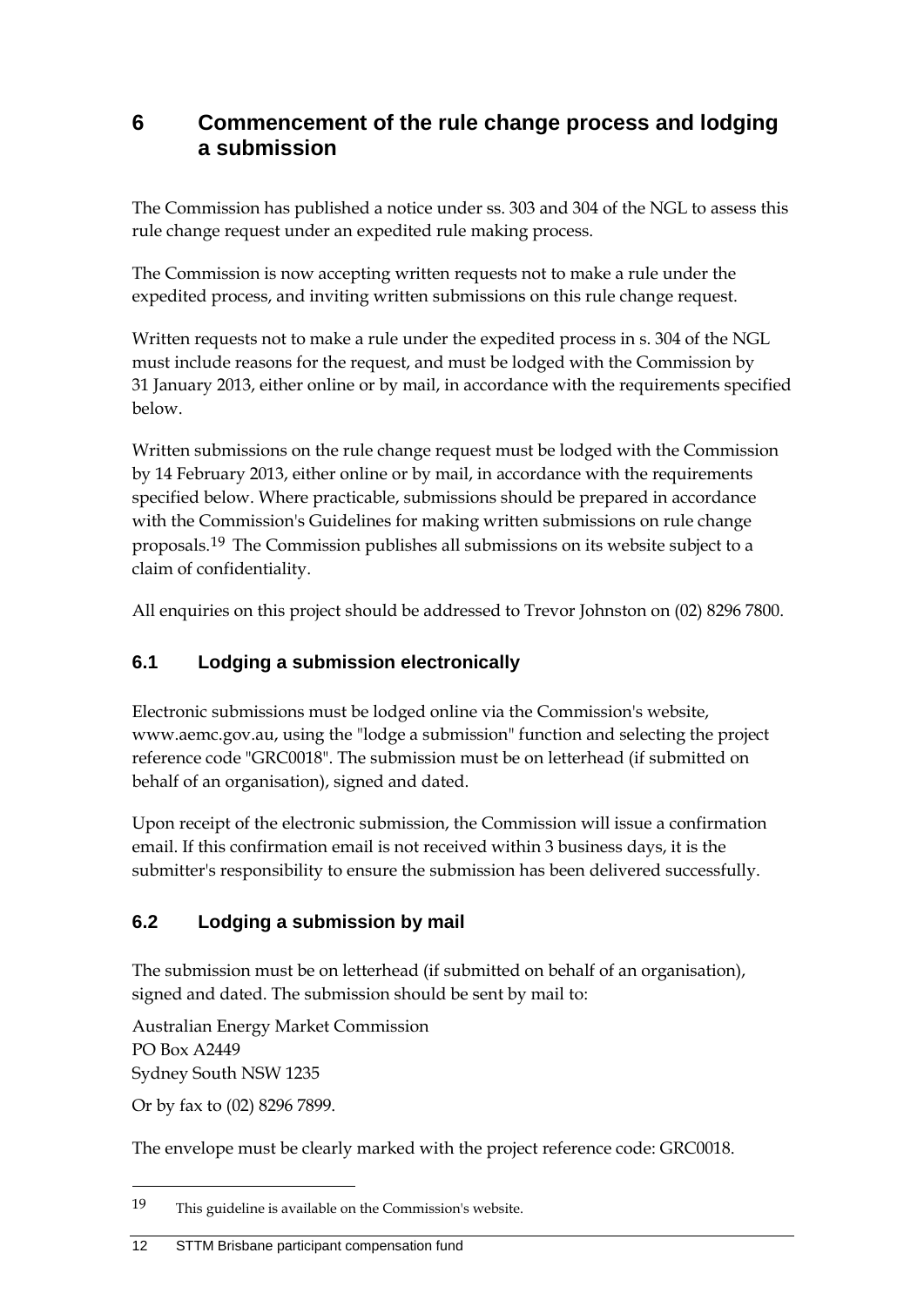Except in circumstances where the submission has been received electronically, upon receipt of the hardcopy submission the Commission will issue a confirmation letter.

If this confirmation letter is not received within 3 business days, it is the submitter's responsibility to ensure successful delivery of the submission has occurred.